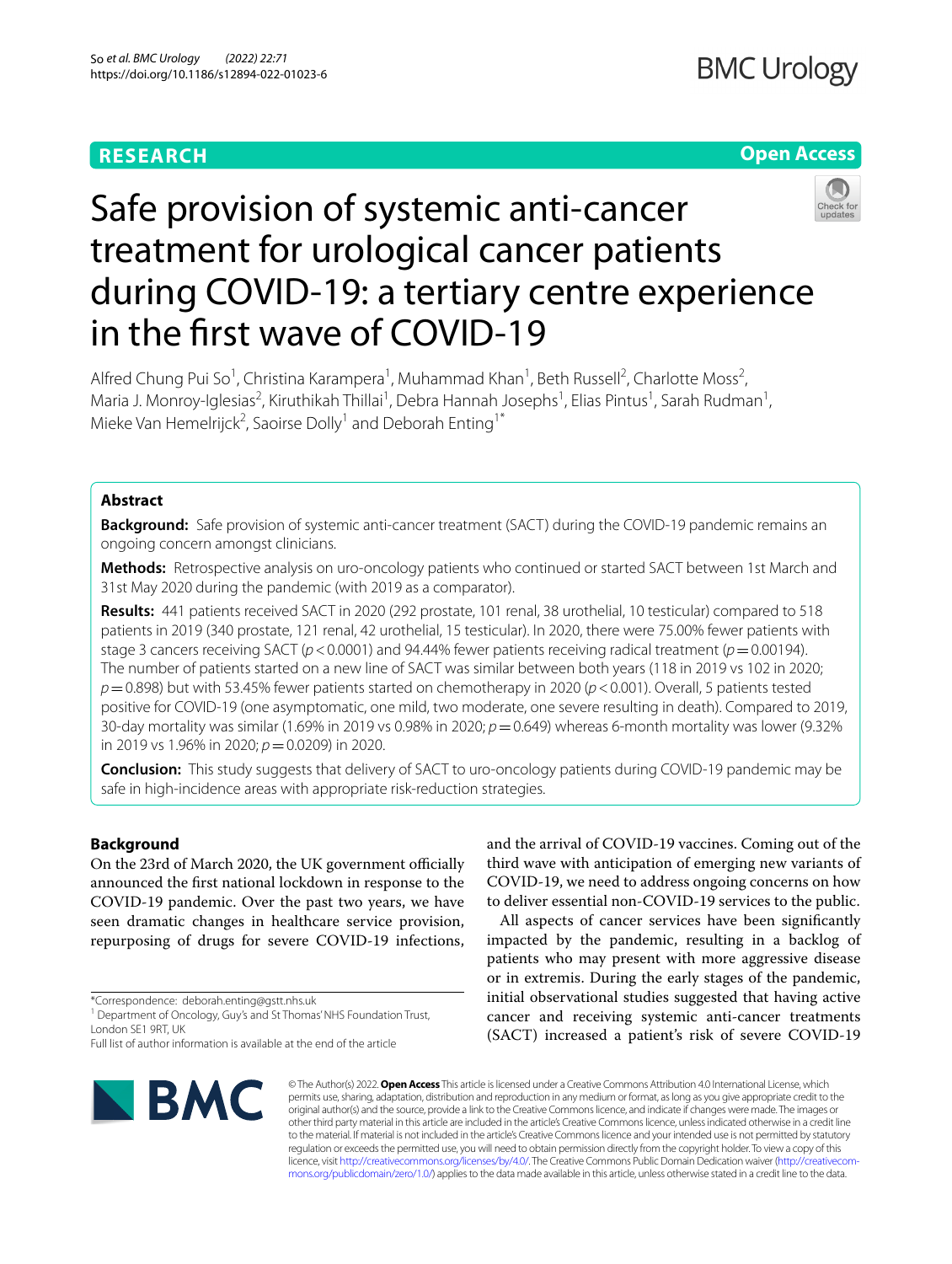and subsequent death  $[1-3]$  $[1-3]$  $[1-3]$ . Since then, there has been signifcant increase in published material evaluating this risk in patients with cancer. Although the data remains heterogenous between studies due to variations in oncological characteristics, comorbidities, and study design, common risk factors for poor outcomes from COVID-19 include active cancer (especially haematological malignancies) and those similar to the general population (e.g. older adults, male sex, cardiovascular comorbidities) [[4–](#page-8-2) [11\]](#page-8-3). In addition, receiving SACT does not appear to be a risk factor for severe COVID-19 and death [\[6–](#page-8-4)[12\]](#page-8-5).

Whilst the national institute for health and care excellence (NICE) and international experts have provided recommendations on the prioritisation of cancer treatments, the ability to deliver these will vary depending on resources available to the healthcare provider. There have been several published articles providing practical recommendations on the management of patients with cancer during the COVID-19 pandemic [[13](#page-8-6), [14\]](#page-8-7). Our tertiary cancer centre in South London treats around 8,800

patients per annum (of which 4,500 are new patients) and is one of the largest comprehensive cancer centres in the UK. Our institute was also at the epicentre of the COVID-19 pandemic with London having the highest rates of infection and COVID-19-related deaths. Here, we report our experience in delivering SACT to patients with urological cancers during the frst wave in order to support clinicians in developing guidelines for managing these patients throughout the pandemic.

## **Methods**

## **Restructuring cancer services at Guy's Cancer Centre**

During the frst wave of COVID-19 there were several key changes in how we restructured our cancer services in order to provide essential cancer services whilst minimising the risk of COVID-19 (Table [1](#page-1-0)).

#### **Data analysis**

All patients at a tertiary cancer centre in London receiving at least one SACT cycle for a urological

<span id="page-1-0"></span>

|  |  |  |  |  |  | <b>Table 1</b> Strategies to reduce risk of COVID-19 transmission at Guy's Cancer Centre |
|--|--|--|--|--|--|------------------------------------------------------------------------------------------|
|--|--|--|--|--|--|------------------------------------------------------------------------------------------|

| Variable                   | Strategy                                                                                                                                                                                                                                                                                                                                                                                                                                                    |
|----------------------------|-------------------------------------------------------------------------------------------------------------------------------------------------------------------------------------------------------------------------------------------------------------------------------------------------------------------------------------------------------------------------------------------------------------------------------------------------------------|
| Limiting transmission risk | Testing patients receiving SACT at the cancer centre<br>Staff members were deployed to the front of hospital to ask COVID-19 screening questions and check patient temperatures<br>prior to entering<br>Patients who tested positive for COVID-19 but required an in-person review or were suitable to continue SACT followed a<br>specific COVID-19 pathway within the Cancer Centre (separated from other patients). Patients receiving SACT were treated |
|                            | in a side room by dedicated nursing staff<br><b>Visitors</b><br>Majority of visitors and relatives were not allowed to attend the hospital with the patients. However, there were several                                                                                                                                                                                                                                                                   |
|                            | extenuating circumstances including patients receiving end-of-life care and vulnerable individuals<br>Staff members<br>Staff members conducted basic measures to reduce risk of transmission including hand hygiene, wearing appropriate PPE                                                                                                                                                                                                                |
|                            | depending on the clinical context, social distancing, and self-isolation if they develop symptoms suggestive of COVID-19<br>Social distancing                                                                                                                                                                                                                                                                                                               |
|                            | Infection control teams helped determine the limit in which the number of people can be in a room, elevator, or waiting<br>area                                                                                                                                                                                                                                                                                                                             |
| Consultations              | Virtual and telephone consultants<br>There has been significant increase in utilising technology to aid virtual and telephone consultations, limiting the number of<br>potential contacts both the patient and clinician will have. This also allowed ongoing communication with the patient and<br>their relatives during uncertain times throughout the pandemic                                                                                          |
|                            | Although this may not be appropriate for all circumstances, this was particularly useful for patients well established on treat-<br>ments or at a particularly high risk of severe COVID-19 due to comorbidities<br>Deferring follow-up consultations                                                                                                                                                                                                       |
|                            | We extended the duration between follow-up consultations for some patients who were established on their current treat-<br>ment. This also applied to certain routine follow-up imaging in which there was a low chance that it will impact the current<br>treatment regimen                                                                                                                                                                                |
| Outsourcing services       | Satellite hubs<br>These were implemented with the aid of ambulance services to provide mobile blood testing facilities. These tests were<br>then sent to the centre and reviewed by the clinical staff                                                                                                                                                                                                                                                      |
|                            | This allowed patients to limit their duration of travel, avoid public transports, and limit contact with others at the cancer<br>centre<br>Courier services                                                                                                                                                                                                                                                                                                 |
|                            | Patients that are established on SACT can have their medications couriered to their home rather than pick it up at the<br>cancer centre                                                                                                                                                                                                                                                                                                                     |
| Treatment prioritisation   | With recommendations from NICE and expert consensus, treatments were prioritised based on risk-benefit to contracting<br>COVID-19, probability of cure, reducing immunosuppressive states, and availability of resources to deliver these services.<br>These decisions were discussed with the patient and were considered on a case-by-case scenario                                                                                                       |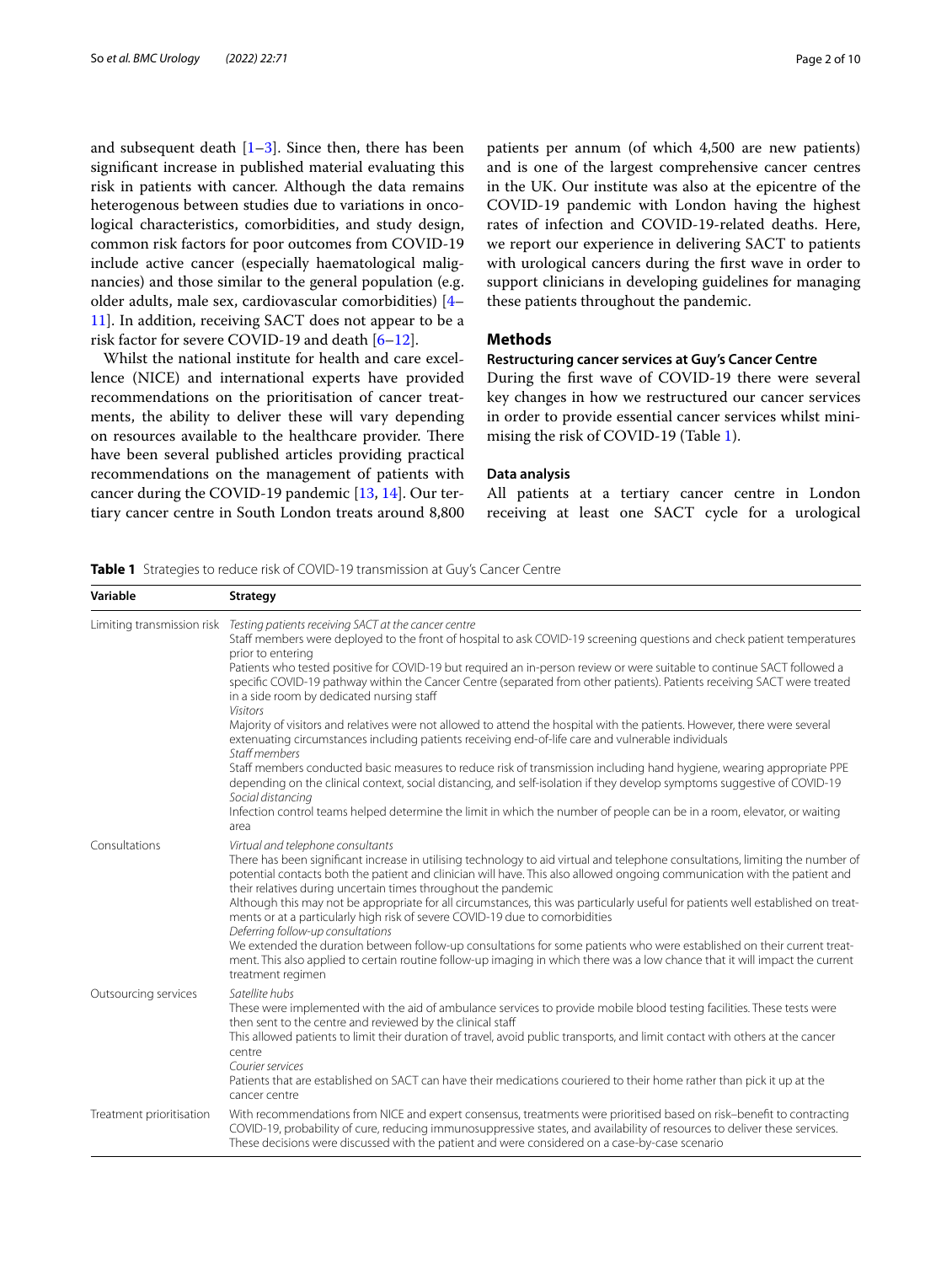cancer between 1st March 2020 and 31st May 2020 were included for data analysis. We used the same timeframe in 2019 as a comparator group. Patient demographics, oncological characteristics, SACT information, and COVID-19 status were extracted using our patient electronic records and chemotherapy prescribing system. Socioeconomic status was categorised into low, middle, and high using the English Indices of Multiple Deprivation (IMD) ranking based on postcodes. Cancers were staged according to the UICC 8th staging system. COVID-19 infection was defned as a positive RT-PCR test. Patients with only radiological changes or symptoms suggestive of COVID-19 without a positive RT-PCR test were excluded. COVID-19 positive patients were then categorised into asymptomatic, mild, moderate, or severe disease as defned by the WHO criteria [[15\]](#page-8-8). Chi-square testing was used to compare demographics and clinical characteristics in 2020 with 2019. A  $p$ -value of <0.05 was considered statistically signifcant. Subsequent post-hoc subgroup analysis based on a statistically signifcant Chisquare test was performed using the Bonferroni correction for multiple comparisons. All data was collected as part of Guy's Cancer Cohort (Ethics Reference number: 18/NW/0297) [[16\]](#page-8-9).

## **Results**

In the study period, there was a total of 441 patients who received SACT in 2020 (292 prostate, 101 renal, 38 urothelial, 10 testicular) compared to 518 patients in 2019 (340 prostate, 121 renal, 42 urothelial, 15 testicular) with an overall decline of 14.86% (Table [2\)](#page-3-0). Overall, there was a reduction in the number of patients receiving SACT in 2020 during the frst wave of the COVID-19 pandemic with the largest reductions seen in prostate (14.12%) and renal cancers (16.53%). There were no significant differences in patient demographics with regards to age, sex, socioeconomic status, and ethnicity (Table [3,](#page-4-0) Additional file [1:](#page-7-0) Table S1). There was a significant amount of missing data on patient performance status in 2020 (26.35%;  $p$ <0.0001) which made it difficult to comment on any diferences.

The majority of the patients had advanced or metastatic cancers (stage  $3-4$ ). There was a greater decline in the proportion of patients who received SACT with stage 3 cancers (75.00%; *p*<0.0001) compared to stage 4 cancers (8.42%;  $p < 0.0001$ ) in 2020. This difference was best observed with prostate cancer where there were 18 fewer patients with stage 3 cancers who received SACT in 2020 (20 vs 2; *p*<0.001) (Additional fle [1](#page-7-0): Table S2).

Hormone treatment was the most common type of SACT delivered followed by chemotherapy, targeted therapy, and immunotherapy in both 2019 and 2020. The largest reductions were seen with chemotherapy (36.61%; *p*=0.0278) and targeted therapy (34.31%;  $p=0.0574$ ). This was particularly evident in renal cancers with a decline of 42.71% in the number of patients receiving targeted therapy (*p* < 0.0001) (Additional fle [1:](#page-7-0) Table S2). Furthermore, there was a small increase in the number of patients with renal cancer receiving immunotherapy alone and in combination with targeted treatment. In the prostate cancer group, whilst there was a reduction in number of patients receiving chemotherapy in 2020 (32.91%; *p*=0.00689), there was no signifcant diference in the number of patients receiving hormone therapy (Additional fle [1](#page-7-0): Table S2). The majority of the prostate cancer group receiving hormone therapy were treated with novel hormone agents (i.e. abiraterone, enzalutamide) in both 2019 (94.26%) and 2020 (91.95%) (Additional file [1:](#page-7-0) Table S2). Unfortunately, due to the pandemic there were generally fewer urological patients receiving SACT as part of a radical regimen (from 3.47 to 0.23%;  $p = 0.00194$ ) and fewer patients going onto 3rd line palliative SACT (from 16.80 to 6.80%; *p* < 0.0001) (Table  $2$ ). The number of patients on clinical trial treatments were similar between 2019 and 2020 (64 vs 52;  $p=0.790$ ).

The number of patients that were started on a new line of SACT was similar between both years (118 vs 102;  $p=0.898$ ). However, further subgroup analysis suggests that there were less patients with prostate cancer being started on SACT (74 vs 57;  $p = 0.488$ ) and less patients with urological cancers started on chemotherapy (58 vs 27;  $p < 0.001$ ) in 2020 (Table [4](#page-5-0)). The type of patients that were started on SACT during COVID-19 were generally younger with a performance status between 0 and 1. The majority received palliative SACT and had similar number of lines of palliative treatment. Fewer patients with stage 1 disease (primarily testicular cancers) were started on SACT and fewer patients received adjuvant SACT. The number of patients starting on curative or radical treatments were similar between both years. In patients started on SACT during COVID-19, the 30-day mortality was similar (1.69% vs 0.98%; *p*=0.649) compared with 2019 (Table [4](#page-5-0)). On the other hand, the 6-month mortality was lower in 2020 (9.32% vs 1.96%;  $p = 0.0209$ .

Of the 441 patients who received SACT during the study period, 5 tested positive for COVID-19 (2 prostate, 2 renal, 1 bladder) (Table [5\)](#page-7-1). All patients were male,≥60 years of age, had stage 4 urological cancer and receiving palliative SACT (2 hormone, 2 targeted, 1 immunotherapy). In addition, 4 were from a lower socioeconomic background, 3 had more than one comorbidity, and 3 had polypharmacy. With regards to COVID-19 severity, 1 patient had asymptomatic infection, 1 had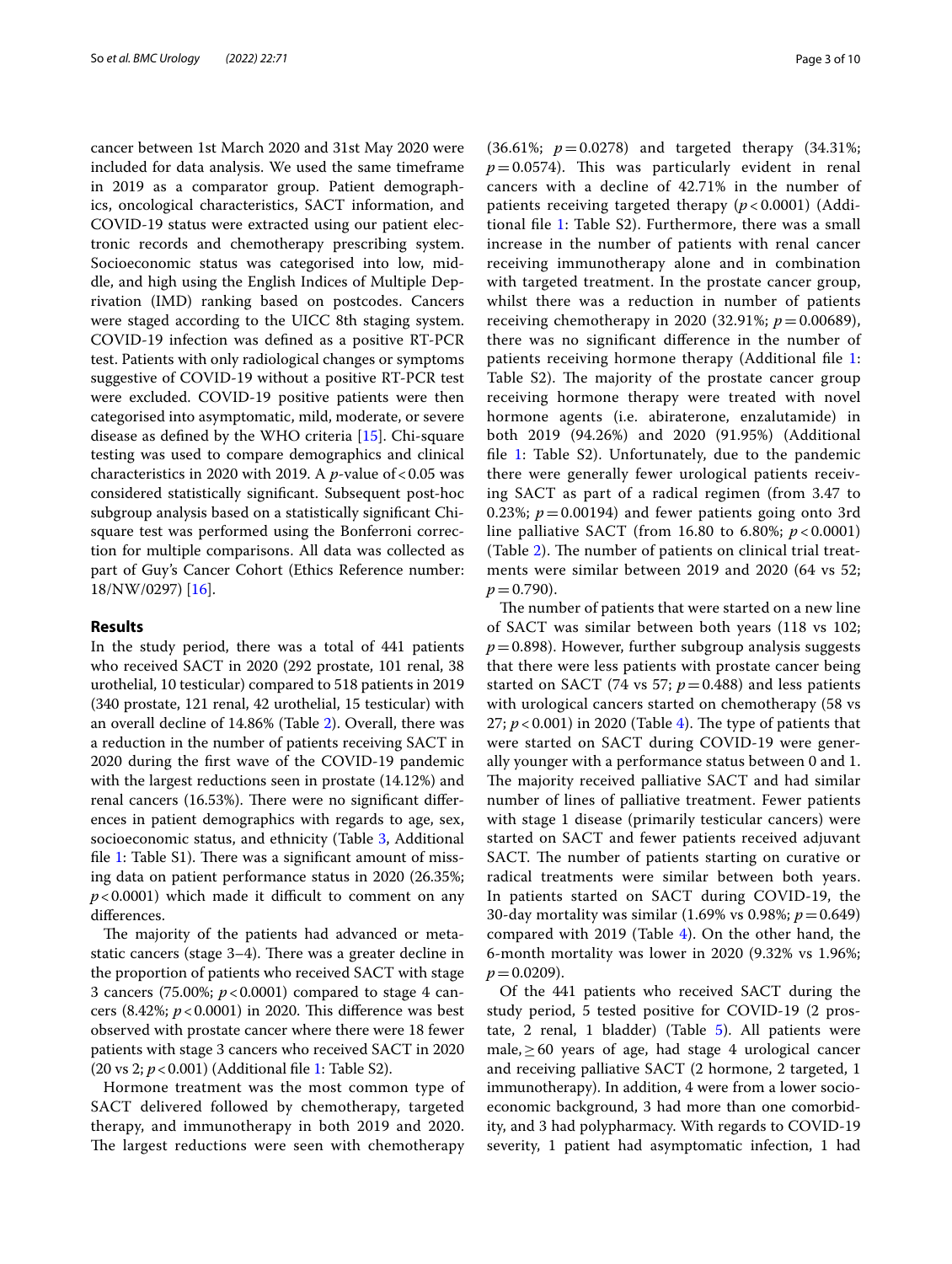<span id="page-3-0"></span>

| <b>Table 2</b> Oncological characteristics of patients receiving SACT |  |  |
|-----------------------------------------------------------------------|--|--|
|-----------------------------------------------------------------------|--|--|

|                                                                   | 2019 ( $n = 518$ ) | 2020 ( $n = 441$ ) |                     |       | $(n_{2020}-n_{2019})/n_{2019}$<br>(%) | $p$ value   |
|-------------------------------------------------------------------|--------------------|--------------------|---------------------|-------|---------------------------------------|-------------|
|                                                                   | n                  | $\%$               | $\boldsymbol{N}$    | %     |                                       |             |
| Cancer type                                                       |                    |                    |                     |       |                                       |             |
| Prostate                                                          | 340                | 65.64              | 292                 | 66.21 | 14.12                                 | 0.851       |
| Renal                                                             | 121                | 23.36              | 101                 | 22.90 | 16.53                                 | 0.867       |
| Urothelial                                                        | 42                 | 8.11               | 38                  | 8.62  | 9.52                                  | 0.776       |
| Testicular                                                        | 15                 | 2.90               | 10                  | 2.27  | 33.33                                 | 0.543       |
| Stage                                                             |                    |                    |                     |       |                                       |             |
| 1                                                                 | $\overline{7}$     | 1.35               | $\overline{2}$      | 0.45  | 71.43                                 | 0.161       |
| $\overline{2}$                                                    | 11                 | 2.12               | 6                   | 1.36  | 45.45                                 | 0.368       |
| 3                                                                 | 36                 | 6.95               | $\,9$               | 2.04  | 75.00                                 | $< 0.0001*$ |
| $\overline{4}$                                                    | 463                | 89.38              | 423                 | 95.92 | 8.64                                  | $< 0.0001*$ |
| Missing                                                           | 1                  | 0.19               | $\mathbf{1}$        | 0.23  | 0.00                                  | 0.271       |
| SACT                                                              |                    |                    |                     |       |                                       |             |
| Chemotherapy                                                      | 112                | 21.62              | 71                  | 16.10 | 36.61                                 | 0.0278      |
| Immunotherapy (IO)                                                | 43                 | 8.30               | 50                  | 11.34 | $-16.28$                              | 0.110       |
| Hormone                                                           | 244                | 47.10              | 236                 | 53.51 | 3.28                                  | 0.0455      |
| Biological/targeted                                               | 102                | 19.69              | 67                  | 15.19 | 34.31                                 | 0.0574      |
| Combo (Chemo/hormone)                                             | 9                  | 1.74               | $\overline{2}$      | 0.45  | 77.78                                 | 0.0574      |
| Combo (Chemo/IO)                                                  | $\mathbf{1}$       | 0.19               | $\mathbf{1}$        | 0.23  | 0.00                                  | 0.920       |
| Combo (Chemo/target)                                              | $\mathbf 0$        | 0.00               | $\mathbf{1}$        | 0.23  | $\mathsf{N}.\mathsf{A}$               | 0.271       |
| Combo (IO/Hormone)                                                | 1                  | 0.19               | $\circ$             | 0.00  | 100.00                                | 0.368       |
| Combo (IO/target)                                                 | 5                  | 0.97               | 13                  | 2.95  | $-160.00$                             | 0.0214      |
| Combo (Chemo/IO/hormone)                                          | $\mathbf{1}$       | 0.19               | $\mathbb O$         | 0.00  | 100.00                                | 0.368       |
| Treatment paradigm                                                |                    |                    |                     |       |                                       |             |
| Neoadjuvant                                                       | 11                 | 2.12               | 6                   | 1.36  | 45.45                                 | 0.368       |
| Adjuvant                                                          | 17                 | 3.28               | 6                   | 1.36  | 64.71                                 | 0.0574      |
| Radical                                                           | 18                 | 3.47               | $\mathbf{1}$        | 0.23  | 94.44                                 | $0.00194*$  |
| Palliative                                                        | 470                | 90.73              | 419                 | 95.01 | 10.85                                 | 0.0124      |
| Curative                                                          | $\overline{2}$     | 0.39               | 9                   | 2.04  | $-350.00$                             | 0.0164      |
| Line of palliative treatment (2019, $n = 470$ ; 2020, $n = 419$ ) |                    |                    |                     |       |                                       |             |
| 1                                                                 | 94                 | 20.00              | 117                 | 27.92 | $-24.47$                              | $0.00194*$  |
| $\overline{2}$                                                    | 248                | 52.77              | 257                 | 61.34 | $-3.63$                               | $0.00137*$  |
| 3                                                                 | 87                 | 18.51              | 30                  | 7.16  | 65.52                                 | $< 0.0001*$ |
| $\overline{4}$                                                    | 26                 | 5.53               | 10                  | 2.39  | 61.54                                 | 0.0278      |
| 5                                                                 | 11                 | 2.34               | 3                   | 0.72  | 72.73                                 | 0.0574      |
| 6                                                                 | 2                  | 0.43               | 2                   | 0.48  | 0.00                                  | 0.841       |
| 7                                                                 | 1                  | 0.21               | $\mathsf{O}\xspace$ | 0.00  | 100.00                                | 0.368       |
| Missing                                                           | 1                  | 0.21               | $\mathsf{O}\xspace$ | 0.00  | 100.00                                | 0.368       |
| Trial treatment                                                   |                    |                    |                     |       |                                       |             |
| Yes                                                               | 64                 | 12.36              | 52                  | 11.79 | 18.75                                 | 0.790       |
| SACT initiated during study period                                |                    |                    |                     |       |                                       |             |
| Yes                                                               | 118                | 22.78              | 102                 | 23.13 | 13.56                                 | 0.898       |

\*Statistically signifcant *p* values after Bonferroni correction for multiple comparisons

mild infection, 2 had moderate COVID-19 pneumonitis, and 1 died from COVID-19. The patient who died from severe COVID-19 pneumonitis with thromboembolic complications had metastatic bladder cancer and was receiving palliative targeted therapy.

## **Discussion**

In this single-centre retrospective cohort study, we report the outcomes of urological oncology patients receiving SACT during the frst wave of the COVID-19 pandemic. Despite an inevitable decline in the number of patients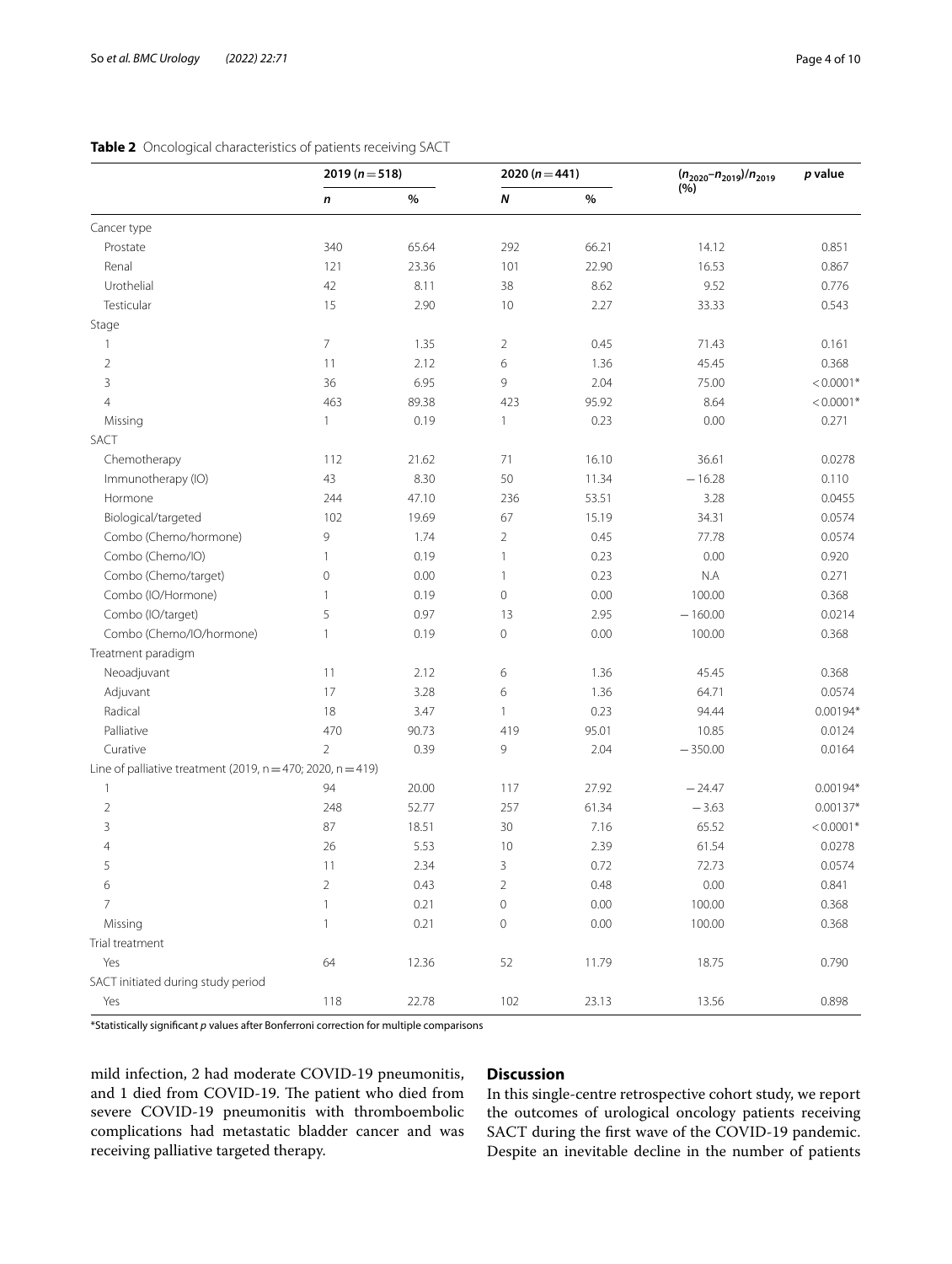<span id="page-4-0"></span>

|                            | 2019 ( $n = 518$ ) |          |                |               | $(n_{2020}-n_{2019})/n_{2019}$<br>(%) | p value     |
|----------------------------|--------------------|----------|----------------|---------------|---------------------------------------|-------------|
|                            | n                  | $\%$     | n              | $\frac{9}{0}$ |                                       |             |
| Sex                        |                    |          |                |               |                                       |             |
| Male                       | 467                | 90.15    | 402            | 91.16         | 13.92                                 | 0.596       |
| Female                     | 51                 | 9.85     | 39             | 8.84          | 23.53                                 | 0.596       |
| Age                        |                    |          |                |               |                                       |             |
| < 50                       | 26                 | 5.02     | 24             | 5.44          | 7.69                                  | 0.769       |
| $50 - 59$                  | 62                 | 11.97    | 49             | 11.11         | 20.97                                 | 0.679       |
| $60 - 69$                  | 164                | 31.66    | 152            | 34.47         | 7.32                                  | 0.357       |
| $70 - 79$                  | 178                | 34.36    | 139            | 31.52         | 21.91                                 | 0.351       |
| $\geq 80$                  | 88                 | 16.99    | 77             | 17.46         | 12.50                                 | 0.847       |
| Mean (SD)-years            | 68.8 (11.5)        | $\equiv$ | 68.6 (11.3)    | $\equiv$      | $\qquad \qquad -$                     |             |
| Socioeconomic status (IMD) |                    |          |                |               |                                       |             |
| Low                        | 168                | 32.43    | 145            | 32.88         | 13.69                                 | 0.883       |
| Middle                     | 170                | 32.82    | 143            | 32.43         | 15.88                                 | 0.897       |
| High                       | 178                | 34.36    | 152            | 34.47         | 14.61                                 | 0.973       |
| Missing                    | $\overline{2}$     | 0.39     | $\mathbf{1}$   | 0.23          | 50.00                                 | 0.660       |
| Ethnicity                  |                    |          |                |               |                                       |             |
| White British              | 239                | 46.14    | 190            | 43.08         | 20.50                                 | 0.343       |
| White Other                | 26                 | 5.02     | 28             | 6.35          | $-7.69$                               | 0.373       |
| <b>Black Caribbean</b>     | 36                 | 6.95     | 21             | 4.76          | 41.67                                 | 0.153       |
| <b>Black African</b>       | 17                 | 3.28     | 19             | 4.31          | $-11.76$                              | 0.405       |
| <b>Black Other</b>         | $\overline{4}$     | 0.77     | 5              | 1.13          | $-25.00$                              | 0.563       |
| Asian                      | 13                 | 2.51     | 7              | 1.59          | 46.15                                 | 0.319       |
| Mixed                      | $\mathbf{1}$       | 0.19     | $\circ$        | 0.00          | 100.00                                | 0.356       |
| Other                      | 8                  | 1.54     | $\overline{7}$ | 1.59          | 12.50                                 | 0.957       |
| Unknown                    | 174                | 33.59    | 164            | 37.19         | 5.75                                  | 0.245       |
| Performance status (ECOG)  |                    |          |                |               |                                       |             |
| $\mathbf 0$                | 138                | 26.64    | 102            | 23.13         | 26.09                                 | 0.194       |
| 1                          | 323                | 62.36    | 204            | 46.26         | 36.84                                 | $< 0.0001*$ |
| $\overline{2}$             | 49                 | 9.46     | 16             | 3.63          | 67.35                                 | $< 0.001*$  |
| 3                          | 8                  | 1.54     | $\overline{2}$ | 0.45          | 75.00                                 | 0.0357      |
| Missing                    | 0                  | 0.00     | 117            | 26.53         | N.A                                   | $< 0.0001*$ |

\*Statistically signifcant *p* values after Bonferroni correction for multiple comparisons

receiving SACT during COVID-19, we were able to provide a safe high-quality urological cancer SACT pathway with a low incidence of COVID-19 infections (0.73%). The low rates of COVID-19 infections in our patients during the frst wave would have also been impacted by national lockdown procedures and high levels of shielding due to our clinically vulnerable groups. Of the urological cancers, patients with prostate and renal cancers were most afected with reductions in delivery of both chemotherapy and targeted therapy respectively. This reflects clinical decision making whereby on a caseby-case basis treatment was either deferred or commenced without delay based on symptoms, growth rate of cancer, and patient factors. For instance, patients with slow growing metastatic renal cancers might have been advised to delay starting SACT for a short number of months in order to avoid hospital visits, risk of infection, and toxicities. Whereas patients diagnosed with advanced urothelial carcinoma were generally recommended to start SACT since a delay would likely lead to progressive disease over a short time period. Although there was a small increase in the number of patients receiving combination targeted/immunotherapy, this refects the availability of axitinib/avelumab for untreated advanced renal cancers rather than an efect of the pandemic [\[17](#page-8-10)]. Reassuringly, the number of patients initiated on a new line of SACT was similar during COVID-19, albeit with fewer patients started on chemotherapy.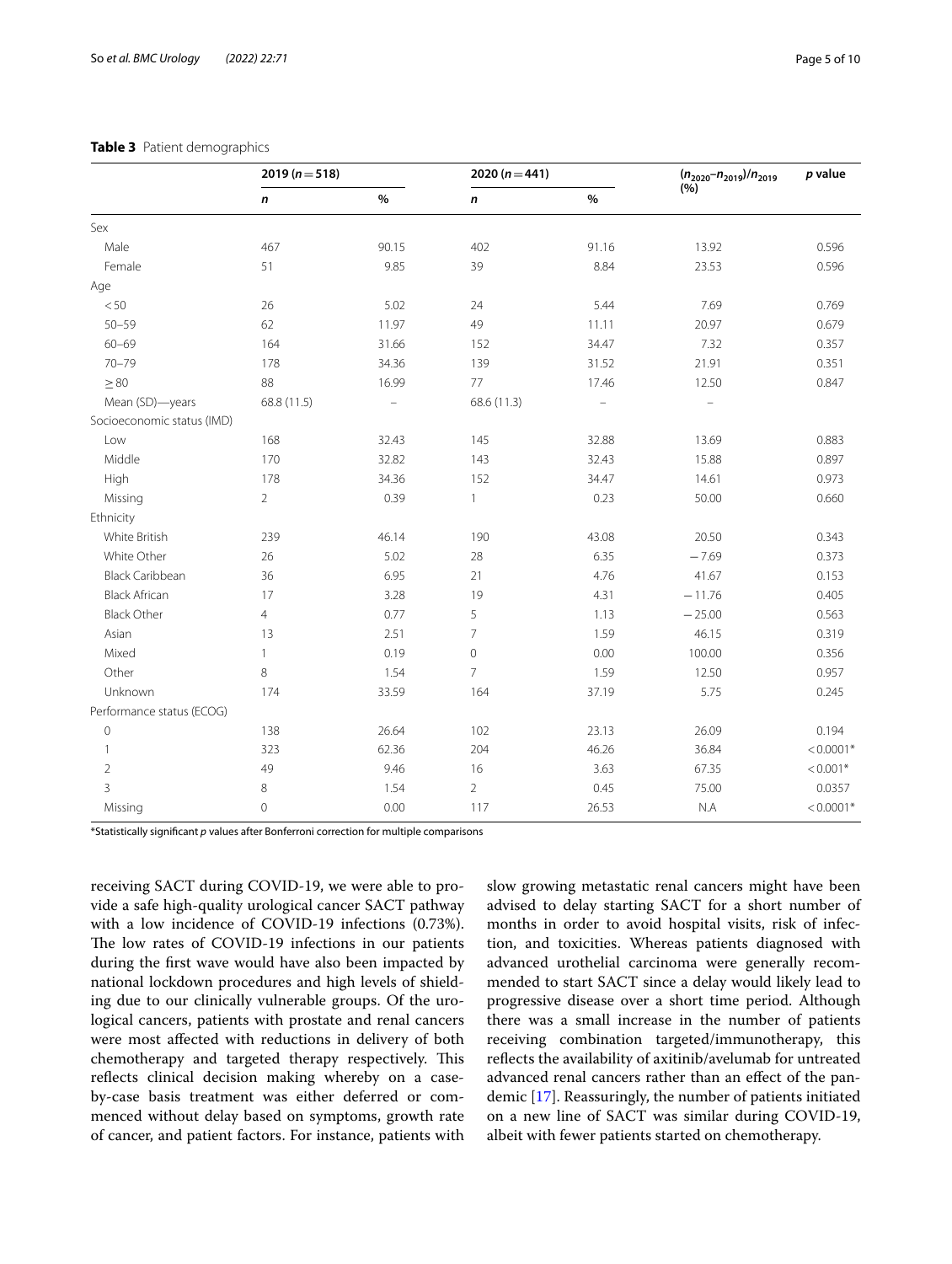|                            | $2019(n=118)$  |       |       | 2020 ( $n = 102$ ) |                     |                          | $(n_{2020} -$                | p value                  |
|----------------------------|----------------|-------|-------|--------------------|---------------------|--------------------------|------------------------------|--------------------------|
|                            | $\pmb{n}$      | $\%$  |       | n                  |                     | $\%$                     | $n_{2019}$ )/ $n_{2019}$ (%) |                          |
| Sex                        |                |       |       |                    |                     |                          |                              | ${\cal N}$               |
| Male                       | 106            | 89.83 |       | 90                 |                     | 88.24                    | 15.09                        | 0.705                    |
| Age                        |                |       |       |                    |                     |                          |                              |                          |
| Mean (SD)-years            | 66.92 (12.16)  |       |       | 65.12 (13.23)      |                     | $\overline{\phantom{0}}$ |                              | $\overline{\phantom{0}}$ |
| Socioeconomic status (IMD) |                |       |       |                    |                     |                          |                              |                          |
| Low                        | 37             | 31.36 |       | 40                 |                     | 39.22                    | $-8.11$                      | 0.223                    |
| Middle                     | 43             | 36.44 |       | 28                 |                     | 27.45                    | 34.88                        | 0.155                    |
| High                       | 38             | 32.20 |       | 33                 |                     | 32.35                    | 13.16                        | 0.981                    |
| Missing                    | $\circ$        | 0.00  |       | 1                  |                     | 0.98                     | N.A                          | 0.281                    |
| Ethnicity                  |                |       |       |                    |                     |                          |                              |                          |
| White British              | 44             | 37.29 |       | 29                 |                     | 28.43                    | 34.09                        | 0.164                    |
| White Other                | 9              | 7.63  |       | 9                  |                     | 8.82                     | 0.00                         | 0.747                    |
| Black Caribbean            | 9              | 7.63  |       | 5                  |                     | 4.90                     | 44.44                        | 0.409                    |
| <b>Black African</b>       | 3              | 2.54  |       | $\overline{4}$     |                     | 3.92                     | $-33.33$                     | 0.561                    |
| <b>Black Other</b>         | $\mathbf 0$    | 0.00  |       | 1                  |                     | 0.98                     | $\mathsf{N}.\mathsf{A}$      | 0.281                    |
| Asian                      | $\mathbf{1}$   | 0.85  |       | 0                  |                     | 0.00                     | 100.00                       | 0.351                    |
| Mixed                      | $\mathbf{1}$   | 0.85  |       | 0                  |                     | 0.00                     | 100.00                       | 0.351                    |
| Other                      | $\mathbf{1}$   | 0.85  |       | 1                  |                     | 0.98                     | 0.00                         | 0.917                    |
| Unknown                    | 50             | 42.37 |       | 53                 |                     | 51.96                    | $-6.00$                      | 0.155                    |
| Performance status (ECOG)  |                |       |       |                    |                     |                          |                              |                          |
| $\mathbf 0$                | 42             | 35.59 |       | 27                 |                     | 26.47                    | 35.71                        | 0.134                    |
| $\mathbf{1}$               | 62             | 52.54 |       | 61                 |                     | 59.80                    | 1.61                         | 0.271                    |
| $\overline{2}$             | 13             | 11.02 |       | 3                  |                     | 2.94                     | 76.92                        | 0.0214                   |
| 3                          | $\mathbf{1}$   | 0.85  |       | 0                  |                     | 0.00                     | 100.00                       | 0.368                    |
| Missing                    | $\mathbf 0$    | 0.00  |       | 11                 |                     | 10.78                    | N.A                          | $0.000216*$              |
| Cancer type                |                |       |       |                    |                     |                          |                              |                          |
| Prostate                   | 74             |       | 62.71 |                    | 57                  | 55.88                    | 22.97                        | 0.303                    |
| Renal                      | 22             |       | 18.64 |                    | 21                  | 20.59                    | 4.55                         | 0.717                    |
| Urothelial                 | 14             |       | 11.86 |                    | 17                  | 16.67                    | $-21.43$                     | 0.307                    |
| Testicular                 | 8              |       | 6.78  |                    | 7                   | 6.86                     | 12.50                        | 0.981                    |
| Stage                      |                |       |       |                    |                     |                          |                              |                          |
| $\mathbf{1}$               | $\overline{7}$ |       | 5.93  |                    | 1                   | 0.98                     | 85.71                        | 0.0504                   |
| $\overline{2}$             | $\overline{4}$ |       | 3.39  |                    | 5                   | 4.90                     | $-25.00$                     | 0.572                    |
| 3                          | $\overline{7}$ |       | 5.93  |                    | 4                   | 3.92                     | 42.86                        | 0.495                    |
| 4                          | 100            |       | 84.75 |                    | 92                  | 90.20                    | 8.00                         | 0.226                    |
| Missing                    | $\mathbf 0$    |       | 0.00  |                    | $\mathsf{O}\xspace$ | 0.00                     | $\mathsf{N}.\mathsf{A}$      | $\overline{a}$           |
| SACT                       |                |       |       |                    |                     |                          |                              |                          |
| Chemotherapy               | 58             |       | 49.15 |                    | 27                  | 26.47                    | 53.45                        | $0.000674*$              |
| Immunotherapy              | 15             |       | 12.71 |                    | 18                  | 17.65                    | $-20.00$                     | 0.230                    |
| $PD-1/L1$                  | 11             |       | 9.32  |                    | 15                  | 14.71                    | $-36.36$                     |                          |
| $PD-1/L1+CTLA-4$           | 3              |       | 2.54  |                    | $\overline{4}$      | 3.92                     | $-33.33$                     |                          |
| Vaccine                    | 1              |       | 0.85  |                    | 0                   | 0.00                     | 100.00                       | $\overline{\phantom{0}}$ |
| Hormone                    | 33             |       | 27.97 |                    | 43                  | 42.16                    | $-30.30$                     | 0.0278                   |
| Novel hormone agents       | 33             |       | 27.97 |                    | 41                  | 40.20                    | $-24.24$                     | $\overline{a}$           |
| Biological/targeted        | 11             |       | 9.32  |                    | 12                  | 11.76                    | $-9.09$                      | 0.689                    |
| Combo (Chemo/hormone)      | $\mathbf{1}$   |       | 0.85  |                    | $\mathbf{1}$        | 0.98                     | 0.00                         | 0.920                    |
| Combo (IO/target)          | $\mathbf 0$    |       | 0.00  |                    | 1                   | 0.98                     | N.A                          | 0.271                    |

<span id="page-5-0"></span>**Table 4** Patient demographics and oncological characteristics of patients started on SACT between 1st March to 31st May in 2020 during COVID-19 (with 2019 as a comparator)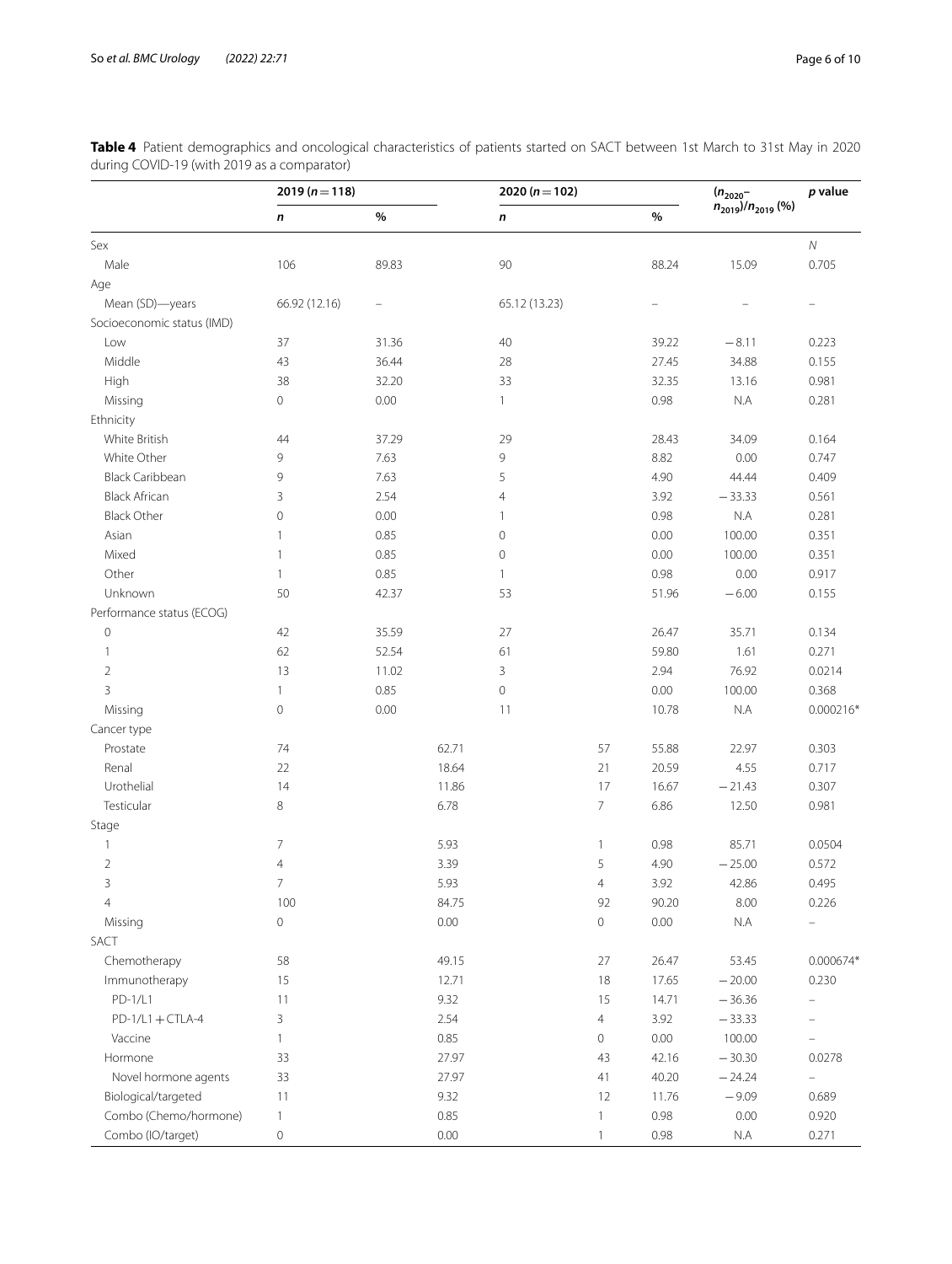|                                                               | 2019 ( $n = 118$ ) |      |       |                | 2020 ( $n = 102$ ) |  |               | $(n_{2020}-$                 | p value   |
|---------------------------------------------------------------|--------------------|------|-------|----------------|--------------------|--|---------------|------------------------------|-----------|
|                                                               | n                  | $\%$ |       | $\mathsf{n}$   |                    |  | $\frac{0}{0}$ | $n_{2019}$ )/ $n_{2019}$ (%) |           |
| Treatment paradigm                                            |                    |      |       |                |                    |  |               |                              |           |
| Neoadjuvant                                                   | 8                  |      | 6.78  |                | $\overline{4}$     |  | 3.92          | 50.00                        | 0.368     |
| Adjuvant                                                      | 10                 |      | 8.47  |                | $\overline{2}$     |  | 1.96          | 80.00                        | 0.0357    |
| Radical                                                       | $\overline{4}$     |      | 3.39  |                | $\mathbf{0}$       |  | 0.00          | 100.00                       | 0.0574    |
| Palliative                                                    | 95                 |      | 80.51 |                | 90                 |  | 88.24         | 5.26                         | 0.110     |
| Curative                                                      |                    |      | 0.85  |                | 6                  |  | 5.88          | $-500.00$                    | 0.0357    |
| Line of palliative treatment (2019,<br>$n = 95; 2020, n = 90$ |                    |      |       |                |                    |  |               |                              |           |
|                                                               | 24                 |      | 20.34 |                | 28                 |  | 27.45         | $-16.67$                     | 0.376     |
| $\overline{2}$                                                | 49                 |      | 41.53 |                | 50                 |  | 49.02         | $-2.04$                      | 0.588     |
| 3                                                             | 14                 |      | 11.86 |                | 8                  |  | 7.84          | 42.86                        | 0.219     |
| 4                                                             | 5                  |      | 4.24  |                | $\overline{2}$     |  | 1.96          | 60.00                        | 0.279     |
| 5                                                             | 2                  |      | 1.69  |                |                    |  | 0.98          | 50.00                        | 0.593     |
| 6                                                             | 0                  |      | 0.00  |                |                    |  | 0.98          | N.A                          | 0.303     |
| $\overline{7}$                                                |                    |      | 0.85  |                | $\mathbf{0}$       |  | 0.00          | 100.00                       | 0.329     |
| Trial treatment                                               |                    |      |       |                |                    |  |               |                              |           |
| Yes                                                           | 7                  |      | 5.93  |                | 3                  |  | 2.94          | 57.14                        | 0.288     |
| 30-day mortality                                              | 2                  | 1.69 |       |                |                    |  | 0.98          | 50.00                        | 0.649     |
| 6-month mortality                                             | 11                 | 9.32 |       | $\overline{2}$ |                    |  | 1.96          | 81.82                        | $0.0209*$ |

## **Table 4** (continued)

\*Statistically signifcant *p* values after Bonferroni correction for multiple comparisons

These differences reflect initial concerns regarding chemotherapy as a potential risk factor for severe COVID-19  $[1-3]$  $[1-3]$ . However, there is an increasing body of evidence that challenges this notion  $[6–12]$  $[6–12]$ . The current evidence does not suggest SACT as a risk factor for COVID-19, with the exception of haematological malignancies, and current clinical practice should therefore reflect this  $[6–12]$  $[6–12]$ . Although treatment prioritisation may explain the numbers of patients initiated on SACT, it is important to review other potential confounders. A major concern with cancer services during the pandemic is the decline in patients with cancer-related symptoms seeking medical attention during COVID-19. The number of GP appointments, 2-week waits, and core cancer diagnostic services were all signifcantly reduced during the first wave  $[18]$  $[18]$ . We are only starting to see some recovery in these statistics. Recent modelling studies and real-world data have suggested an increase in 'missed' cancers and shift towards higher staging [\[19–](#page-8-12)[21\]](#page-8-13). Some of these patients may require SACT and therefore may partly explain the fndings of our study. Another factor to consider is the availability of resources and personnel to deliver SACT due to redeployment to emergency and critical care services during COVID-19.

The decline in 6-month all-cause mortality during COVID-19 was another interesting fnding. However, this fgure does not take into account the proportion of patients who died from cancer and did not receive SACT due to the potential risk of contracting COVID-19 outweighing any survival benefits. There may also be an element of selection bias as the patients who were receiving SACT during COVID-19 were generally younger and of good performance status. There may also be a general decline in deaths from other nosocomial and community infectious diseases due to shielding, social distancing, and increased vigilance in infection control protocols [[22–](#page-8-14)[25\]](#page-9-0).

It is important to appreciate the certain limitations to our study. The main limitation was that we only included patients who received SACT during COVID-19 and did not include all patients who were potentially eligible for SACT but were not given it either due to patient decision or as a result of treatment prioritisation with risk of COVID-19 infection. Therefore, we cannot comment on mortality outcomes due to this. We also only included patients with a positive COVID-19 RT-PCR test. This would have likely missed patients who were self-isolating with mild symptoms who did not get tested, death certifcate diagnosis of COVID-19 in patients presenting in extremis without time for an RT-PCR test, and false negative RT-PCR results. Another limitation is the proportion of patients with incomplete data on ethnicity and performance status in the patient electronic records. This is particularly relevant as there is growing evidence that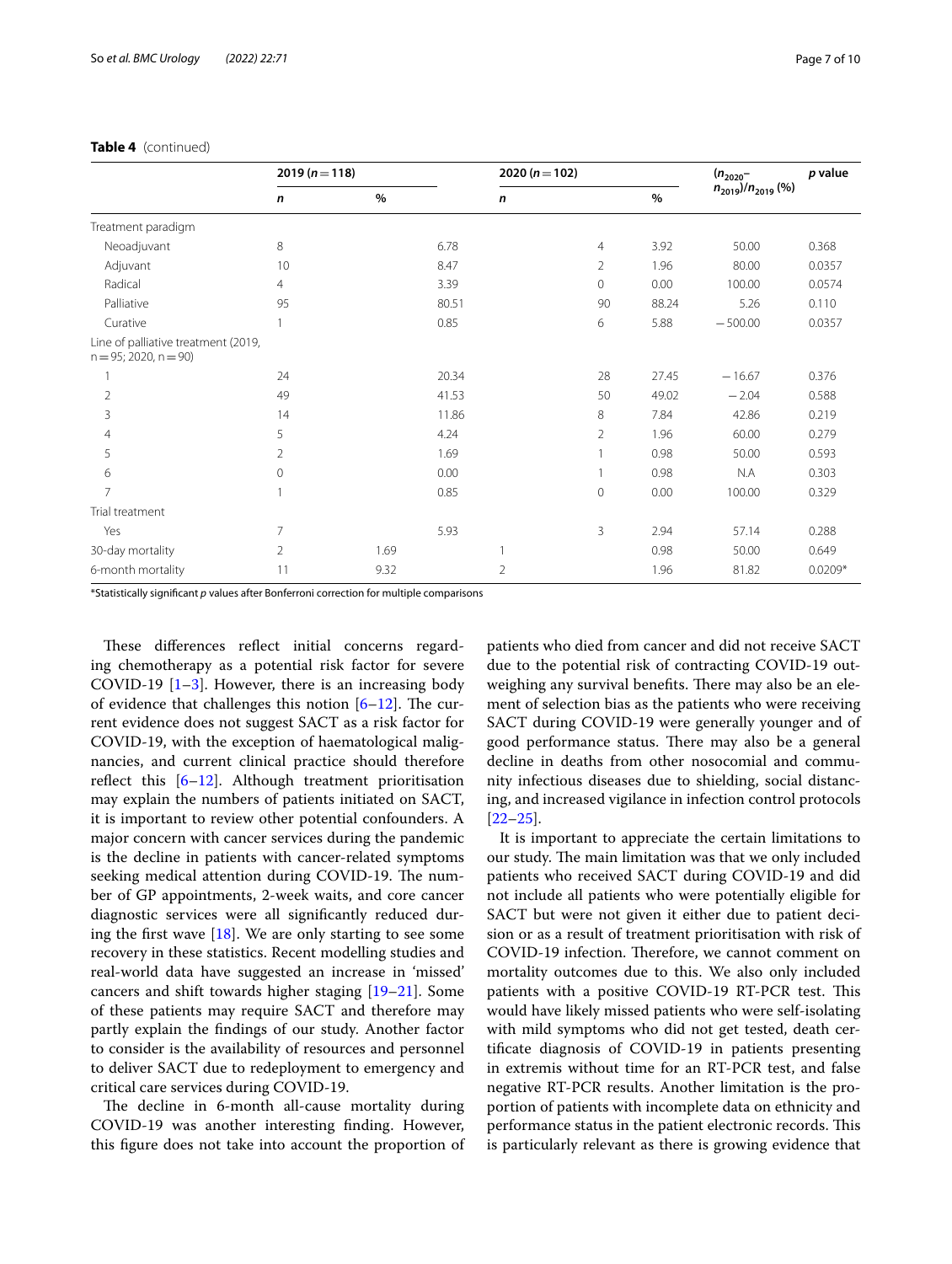|                             | 2020 ( $n = 5$ ) |        |  |
|-----------------------------|------------------|--------|--|
|                             | n                | %      |  |
| Patient demographics        |                  |        |  |
| Sex                         |                  |        |  |
| Male                        | 5                | 100.00 |  |
| Age                         |                  |        |  |
| Mean (SD)-years             | 60.4 (12.9)      |        |  |
| Socioeconomic status (IMD)  |                  |        |  |
| Low                         | 4                | 80.00  |  |
| Missing                     | 1                | 20.00  |  |
| Ethnicity                   |                  |        |  |
| White British               | 2                | 40.00  |  |
| <b>Black African</b>        | 1                | 20.00  |  |
| Other                       | 1                | 20.00  |  |
| Unknown                     | 1                | 20.00  |  |
| Associated comorbidities    |                  |        |  |
| Comorbidities               |                  |        |  |
| Hypertension                | 3                | 60.00  |  |
| <b>Diabetes</b>             | 3                | 60.00  |  |
| Lung conditions             | 0                | 0.00   |  |
| Renal impairment            | 1                | 20.00  |  |
| Liver conditions            | 0                | 0.00   |  |
| Cerebrovascular disease     | 0                | 0.00   |  |
| Frailty                     | 1                | 20.00  |  |
| Long-term steroid use       | 0                | 0.00   |  |
| Number of comorbidities     |                  |        |  |
| 0                           | 2                | 40.00  |  |
| 1                           | 0                | 0.00   |  |
| $\overline{2}$              | 1                | 20.00  |  |
| 3 or more                   | $\overline{2}$   | 40.00  |  |
| Medications                 |                  |        |  |
| Polypharmacy                | 3                | 60.00  |  |
| <b>NSAIDs</b>               | 0                | 0.00   |  |
| ACE/ARB                     | 0                | 0.00   |  |
| Beta-blockers               | 0                | 0.00   |  |
| Oncological characteristics |                  |        |  |
| Cancer type                 |                  |        |  |
| Prostate                    | 2                | 40.00  |  |
| Renal                       | $\overline{2}$   | 40.00  |  |
| Bladder                     | 1                | 20.00  |  |
| Testicular                  | 0                | 0.00   |  |
| SACT                        |                  |        |  |
| Chemotherapy                | 0                | 0.00   |  |
| Immunotherapy               | 1                | 20.00  |  |
| Biological/targeted         | $\overline{2}$   | 40.00  |  |
| Hormone                     | $\overline{2}$   | 40.00  |  |
| Treatment paradigm          |                  |        |  |
| Palliative                  | 5                | 100.00 |  |

## <span id="page-7-1"></span>**Table 5** Patient demographics and oncological characteristics of patients tested positive for COVID-19

## **Table 5** (continued)

|                                  | 2020 ( $n = 5$ ) |       |  |
|----------------------------------|------------------|-------|--|
|                                  | n                | $\%$  |  |
| COVID-19 severity                |                  |       |  |
| COVID-19 severity (WHO criteria) |                  |       |  |
| Asymptomatic                     |                  | 20.00 |  |
| Mild                             |                  | 20.00 |  |
| Moderate pneumonia               | 2                | 40.00 |  |
| Severe pneumonia                 | Ω                | 0.00  |  |
| COVID-related death              |                  | 20.00 |  |

there are signifcant racial and socioeconomic disparities in healthcare access during COVID-19. The method of data extraction from our electronic chemotherapy prescribing system also underrepresents the number of patients with prostate cancer receiving anti-gonadotropic monotherapy (e.g. LHRH analgoues) as the prescriptions are continued by GPs. Finally, we do not have data regarding the provision of SACT during the second wave of COVID-19. This would be an important aspect for us to study as there were more variables to consider including availability of COVID-19 treatments, emerging safety evidence of SACT, expert consensus statements, and the arrival of novel vaccines.

## **Conclusion**

This single-centre retrospective study demonstrated that patients could receive a range of SACT during COVID-19 with a low incidence of infection rate and mortality. Although shifts in the type of SACT delivered were observed with less chemotherapy administered, we were able to continue to start patients on SACT. With emerging new variants and easing of national lockdown measures, we hope that our data provides reassurance that SACT can be safely delivered during a pandemic with appropriate safety provisions in place. Furthermore, current strategies should also include stringent vaccination programs for patients with cancer considering the availability of COVID-19 vaccines and emerging data on its reduced efficacy in this population  $[26]$ .

## **Supplementary Information**

The online version contains supplementary material available at [https://doi.](https://doi.org/10.1186/s12894-022-01023-6) [org/10.1186/s12894-022-01023-6](https://doi.org/10.1186/s12894-022-01023-6).

<span id="page-7-0"></span>**Additional fle 1: Table S1.** Patient demographics of prostate, renal, urothelial, and testicular cancer groups. **Table S2.** Oncological characteris‑ tics of prostate, renal, urothelial, and testicular cancer groups.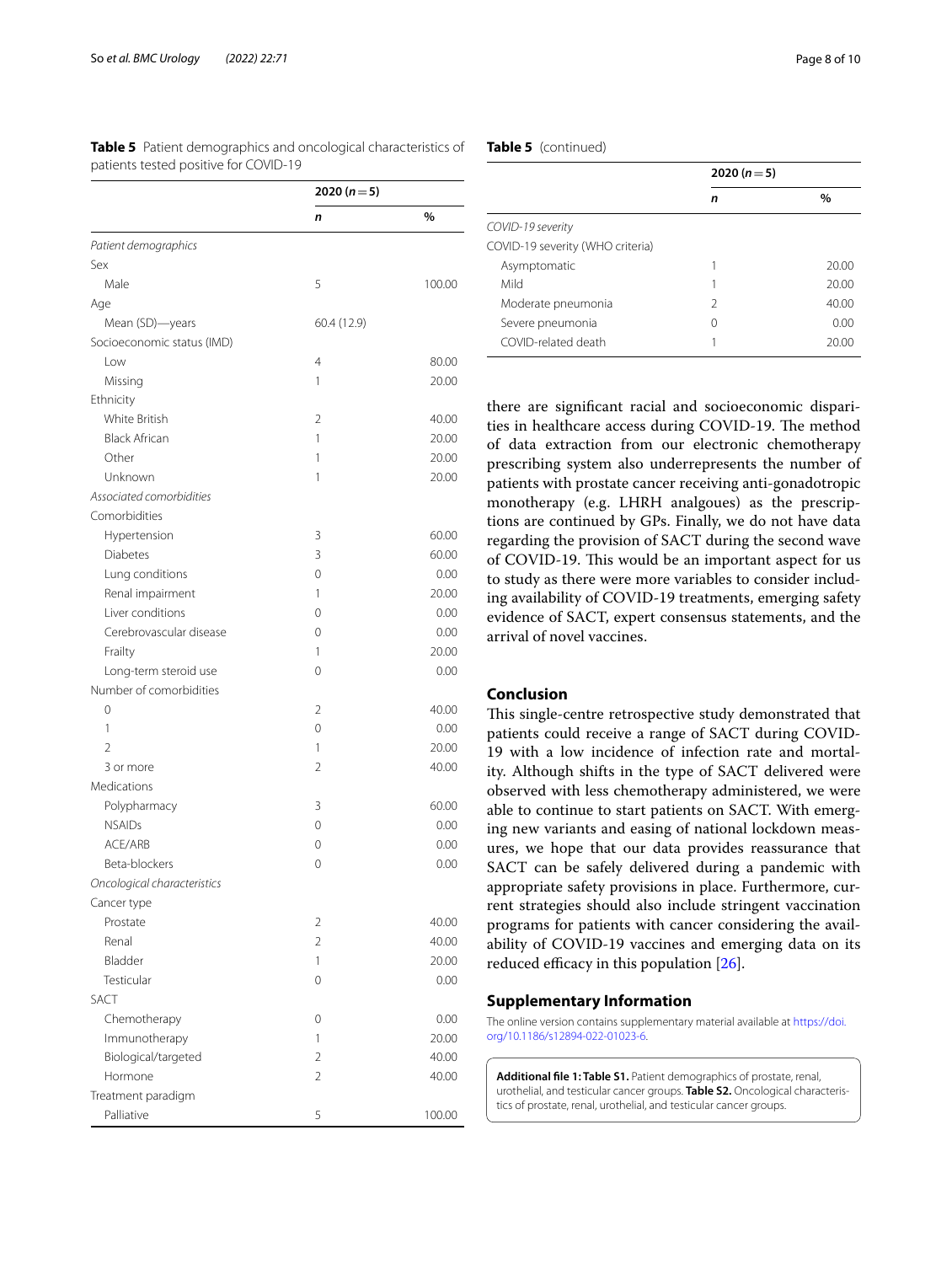#### **Acknowledgements**

Not applicable.

#### **Author contributions**

ACPS and CK wrote the manuscript. SD, BR, CM, MJMI, ACPS, CK, and MK collected the data. ACPS, BR, CM, and MJMI analysed the data. DE, MVH, SR, SD, KT, DHJ, and EP reviewed and edited the manuscript. DE is the corresponding author. All authors read and approved the fnal manuscript.

#### **Funding**

The authors received no specifc funding for this work.

#### **Data availability**

The datasets generated and analysed during the current study are not publicly available due to potential inferable data that may impact patient confidentiality. The reason being that our paper specifcally refers to our institution's practices during the pandemic within a specifc timeframe. Anonymising the data may impact interpretation of the analysis but is available from the corresponding author on reasonable request.

## **Declarations**

#### **Ethics approval and consent to participate**

Informed consent from participants was waived as all data were collected as part of Guy's Cancer Cohort, a Health Research Authority approved database established at Guy's and St Thomas' NHS Hospitals (Ethics Reference Number: 18/NW/0297) [\[16\]](#page-8-9). The study was performed in accordance with the Declaration of Helsinki. The research protocol for data collection and analysis was approved by Guy's and St Thomas NHS Hospitals as part of Guy's Cancer Cohort (Ethics Reference number: 18/NW/0297) [[16](#page-8-9)]. The research database, Guy's Cancer Cohort, received a favourable opinion on the 15th May 2018 from the North West-Haydock Research Ethics Committee.

## **Consent for publication**

Not applicable.

#### **Competing interests**

The authors declare that they have no competing interests.

#### **Author details**

<sup>1</sup> Department of Oncology, Guy's and St Thomas' NHS Foundation Trust, London SE1 9RT, UK. <sup>2</sup> Translational Oncology and Urology Research (TOUR), School of Cancer and Pharmaceutical Sciences, King's College London, London SE1 9RT, UK.

Received: 20 November 2021 Accepted: 12 April 2022

#### **References**

- <span id="page-8-0"></span>1. Yu J, Ouyang W, Chua MLK, Xie C. SARS-CoV-2 transmission in patients with cancer at a Tertiary Care Hospital in Wuhan, China. JAMA Oncol. 2020;6(7):1108–10.
- 2. Liang W, Guan W, Chen R, Wang W, Li J, Xu K, Li C, Ai Q, Lu W, Liang H, Li S, He J. Cancer patients in SARS-CoV-2 infection: a nationwide analysis in China. Lancet Oncol. 2020;21(3):335–7.
- <span id="page-8-1"></span>3. Dai M, Liu D, Liu M, Zhou F, Li G, Chen Z, et al. Patients with cancer appear more vulnerable to SARS-CoV-2: a multicenter study during the COVID-19 outbreak. Cancer Discov. 2020;10(6):783–91.
- <span id="page-8-2"></span>4. Sharafeldin N, Bates B, Song Q, Madhira V, Yan Y, Dong S, et al. Outcomes of COVID-19 in patients with cancer: report from the national COVID cohort collaborative (N3C). J Clin Oncol. 2021;39(20):2232–46.
- 5. Grivas P, Khaki AR, Wise-Draper TM, French B, Hennessy C, Hsu CY, et al. Association of clinical factors and recent anticancer therapy with COVID-19 severity among patients with cancer: a report from the COVID-19 and cancer consortium. Ann Oncol. 2021;32(6):787–800.
- <span id="page-8-4"></span>6. Lee LY, Cazier JB, Angelis V, Arnold R, Bisht V, Campton NA, et al. COVID-19 mortality in patients with cancer on chemotherapy or other anticancer treatments: a prospective cohort study. Lancet. 2020;395(10241):1919–26.
- 7. Lièvre A, Turpin A, Ray-Coquard I, Malicot KL, Thariat J, Ahle G, et al. Risk factors for Coronavirus Disease 2019 (COVID-19) severity and mortality among solid cancer patients and impact of the disease on anticancer treatment: a French nationwide cohort study (GCO-002 CACOVID-19). Eur J Cancer. 2020;141:62–81.
- 8. Assaad S, Zrounba P, Cropet C, ONCOVID-19 Study Consortium, Blay JY*.* Mortality of patients with solid and haematological cancers presenting with symptoms of COVID-19 with vs without detectable SARS-COV-2: a French nationwide prospective cohort study. Br J Cancer. 2021;125:1–14.
- 9. BaenaEspinar J, Torri V, Whisenant J, Hirsch FR, Rogado J, de Castro Carpeño J, et al. LBA75 Defning COVID-19 outcomes in thoracic cancer patients: TERAVOLT (Thoracic cancERs international coVid 19 cOLlabora-Tion). Ann Oncol. 2020;31(Suppl 4):S1204–5.
- 10 Jee J, Foote MB, Lumish M, Stonestrom AJ, Wills B, Narendra V, et al. Chemotherapy and COVID-19 outcomes in patients with cancer. J Clin Oncol. 2020;38(30):3538–46.
- <span id="page-8-3"></span>11 Palmer K, Sylva R, Russell B, Moss C, Shah V, KoKo T, et al. Factors afecting COVID-19 outcomes in cancer patients from Guy's Cancer Center and King's College Hospital. Clin Cancer Res. 2021;27(Suppl 6):P44.
- <span id="page-8-5"></span>12 Budhathoki N, Kucharczyk J, D'Abreo N, Kwa MJ, Plasilova M, Dhage S, et al. Risk for SARS-CoV-2 infection in patients with breast cancer treated with chemotherapy, biologic therapy or active surveillance: patient outcomes from multicenter institution in New York. J Clin Oncol. 2021;39(Suppl 15):1513.
- <span id="page-8-6"></span>13. Al-Shamsi HO, Alhazzani W, Alhuraiji A, Coomes EA, Chemaly RF, Almuhanna M, et al. A practical approach to the management of cancer patients during the novel coronavirus disease 2019 (COVID-19) pandemic: an international collaborative group. Oncologist. 2020;25(6):e936–45.
- <span id="page-8-7"></span>14. Fadavi P, Houshyari M, Yousef Kashi AS, Jarrahi AM, Roshanmehr F, Broomand MA, et al. Review on the oncology practice in the midst of COVID-19 crisis: the challenges and solutions. Asian Pac J Cancer Prev. 2021;22(1):19–24.
- <span id="page-8-8"></span>15. World Health Organisation. COVID-19 clinical management: living guidance. 2021. [https://www.who.int/publications/i/item/WHO-2019-nCoV](https://www.who.int/publications/i/item/WHO-2019-nCoV-clinical-2021-1) [clinical-2021-1.](https://www.who.int/publications/i/item/WHO-2019-nCoV-clinical-2021-1) Accessed 2021 July 9.
- <span id="page-8-9"></span>16. Moss C, Haire A, Cahill F, Enting D, Hughes S, Smith D, et al. Guy's cancer cohort—real world evidence for cancer pathways. BMC Cancer. 2020;20(1):187.
- <span id="page-8-10"></span>17. European Medicines Agency. CHMP post-authorisation summary of positive opinion for Bavencio (II-09). 2019. [https://www.ema.europa.eu/](https://www.ema.europa.eu/en/documents/smop/chmp-post-authorisation-summary-positive-opinion-bavencio-ii-09_en.pdf) [en/documents/smop/chmp-post-authorisation-summary-positive-opini](https://www.ema.europa.eu/en/documents/smop/chmp-post-authorisation-summary-positive-opinion-bavencio-ii-09_en.pdf) [on-bavencio-ii-09\\_en.pdf](https://www.ema.europa.eu/en/documents/smop/chmp-post-authorisation-summary-positive-opinion-bavencio-ii-09_en.pdf). Accessed 2021 July 29.
- <span id="page-8-11"></span>18. Cancer Research UK. Evidence of the impact of COVID-19 across the cancer pathway: key stats. 2021. [https://www.cancerresearchuk.org/sites/](https://www.cancerresearchuk.org/sites/default/files/cruk_covid_and_cancer_key_stats_june_2021.pdf) [default/fles/cruk\\_covid\\_and\\_cancer\\_key\\_stats\\_june\\_2021.pdf](https://www.cancerresearchuk.org/sites/default/files/cruk_covid_and_cancer_key_stats_june_2021.pdf). Accessed 2021 July 29.
- <span id="page-8-12"></span>19. Maringe C, Spicer J, Morris M, Purushotham A, Nolte E, Sullivan R, et al. The impact of the COVID-19 pandemic on cancer deaths due to delays in diagnosis in England, UK: a national, population-based, modelling study. Lancet Oncol. 2020;21:1023–34.
- 20. Lai AG, Pasea L, Banerjee A, Hall G, Denaxas S, Chang WH, et al. Estimated impact of the COVID-19 pandemic on cancer services and excess 1-year mortality in people with cancer and multimorbidity: near real-time data on cancer care, cancer deaths and a population-based cohort study. BMJ Open. 2020;10: e043828.
- <span id="page-8-13"></span>21. Vestergaard LS, Nielsen J, Richter L, Schmid D, Bustos N, Braeye T, et al. Excess all-cause mortality during the COVID-19 pandemic in Europe preliminary pooled estimates from the EuroMOMO network, March to April 2020. Euro Surveill. 2020;25(26):2001214.
- <span id="page-8-14"></span>22. Brueggemann AB, Jansen van Rensburg MJ, Shaw D, McCarthy ND, Jolley KA, Maiden MCJ, et al. Changes in the incidence of invasive disease due to *Streptococcus pneumoniae*, *Haemophilus infuenzae*, and *Neisseria meningitidis* during the COVID-19 pandemic in 26 countries and territories in the Invasive Respiratory Infection Surveillance Initiative: a prospective analysis of surveillance data. Lancet Digit Health. 2021;3(6):e360–70.
- 23. Losurdo P, Paiano L, Samardzic N, Germani P, Bernardi L, Borelli M, et al. Impact of lockdown for SARS-CoV-2 (COVID-19) on surgical site